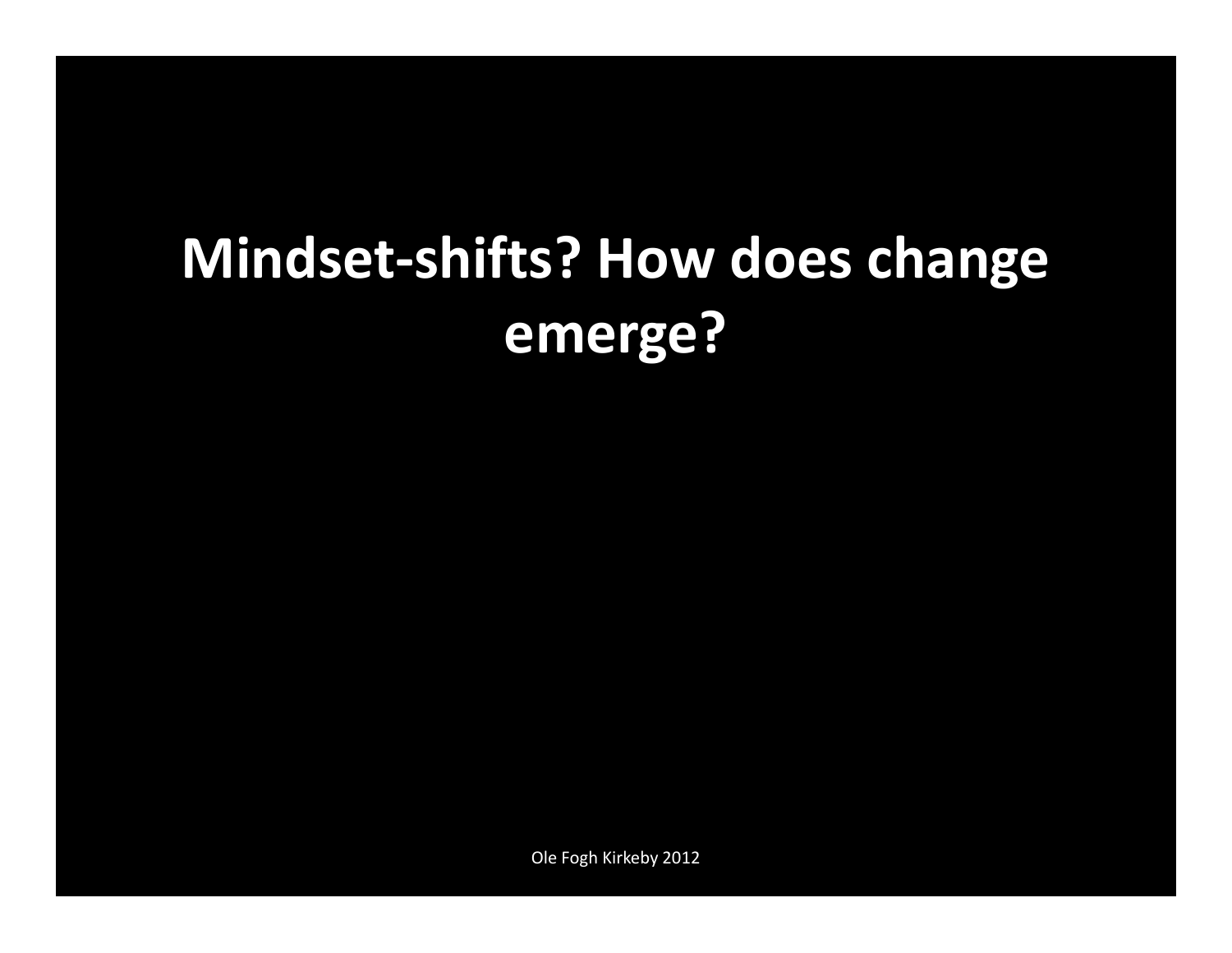## Mindset-shifts

Is a mindset a closed set of existential questions and answers at the common sense level?

Questions: What is a human being? What is childhood? What is gender? What is life? What is death? What is labor? What is age? What is nature? Answers?

Who represents a mindset?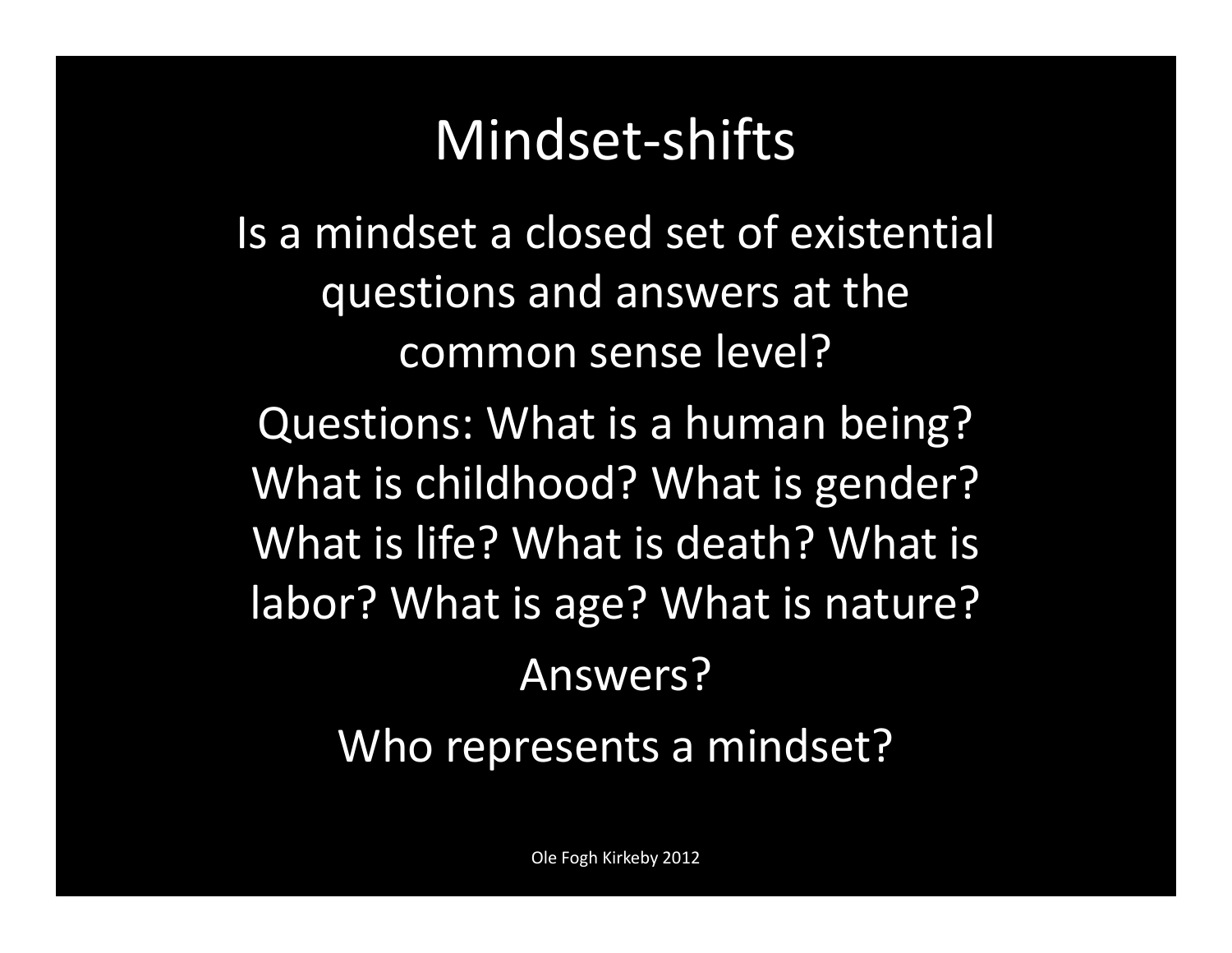## What is a mindset?

Its components: Games of experienceLanguage games Games of knowledgeGames of truthAre these universal or limited by history, culture and the level of knowledge?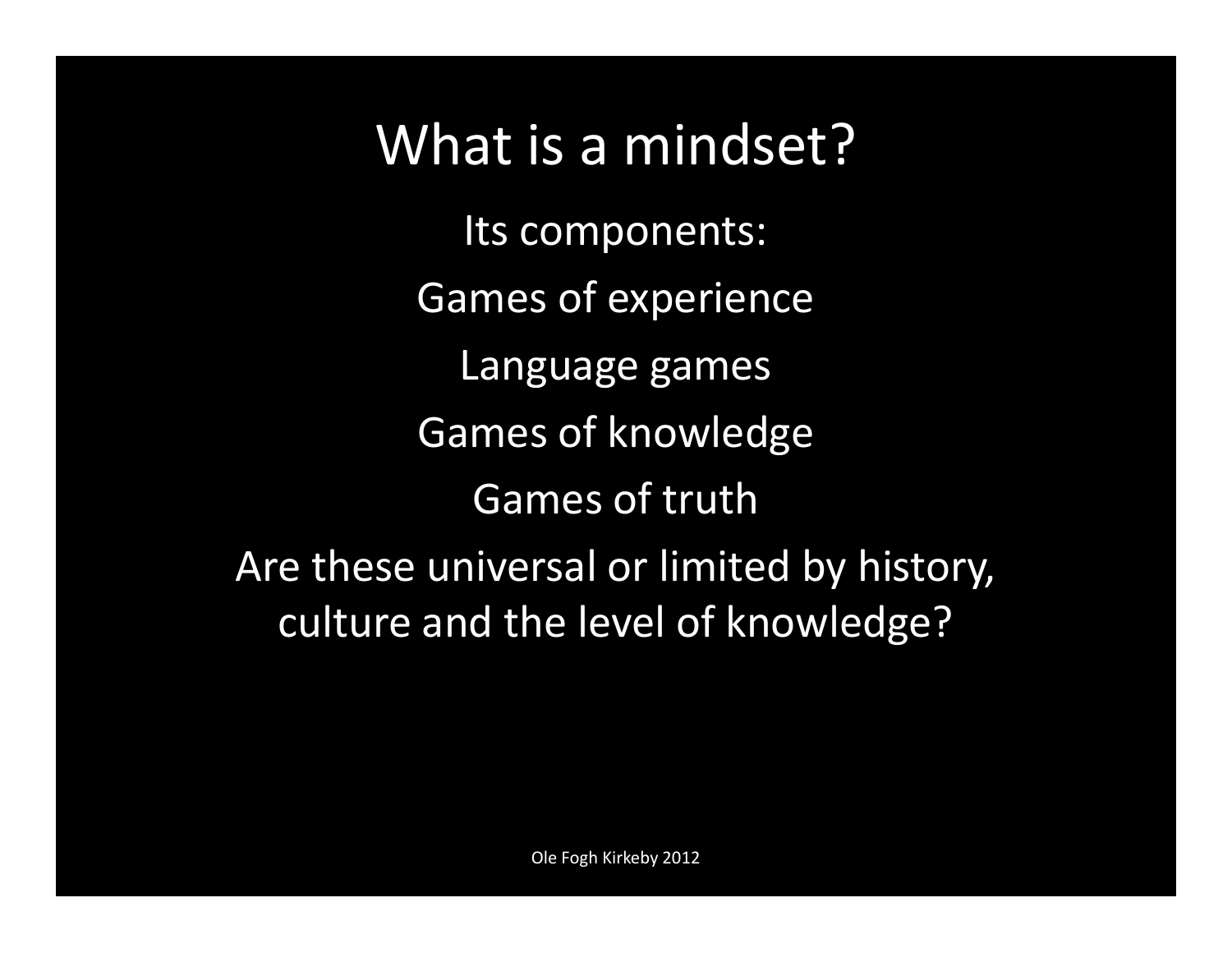### Structure of mindsets

Surface vs. undergroundThought, discursive reason vs. Pre-reflective assumptions, beliefs, Bodily experiences, capacities, Emotions, moresIncorporated certainty, faithDeeply rooted normativity Anticipation of reflectionHow does all this emerge?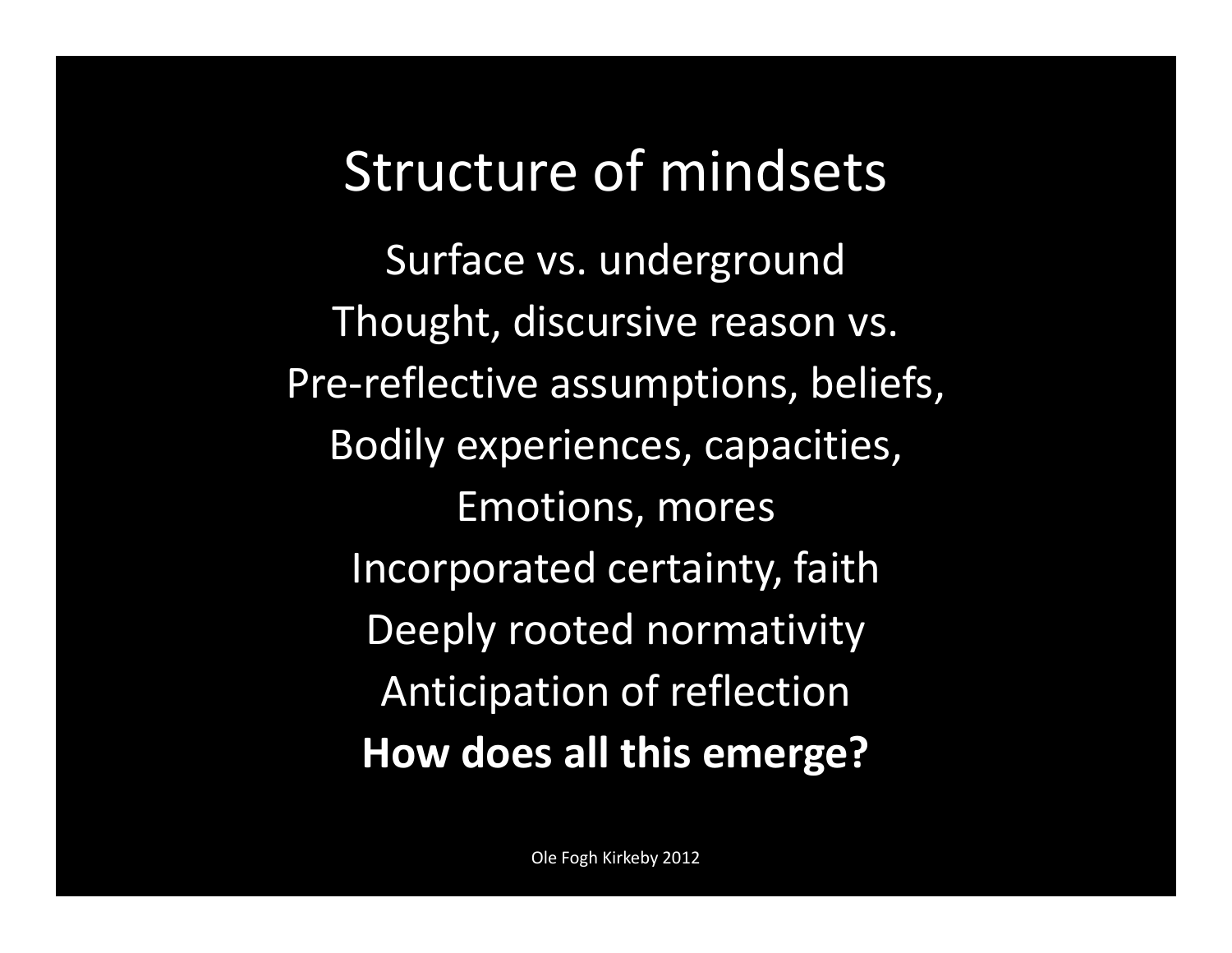Is there a universal mindset? Is there one, true mindset? Does the universal mindset "man" exist beyond synchronical, cultural and religious differences, and beyonddiachronical differences: Can we speak about a progressive development of mindsets, or evenabout a evolution of mind? From which position?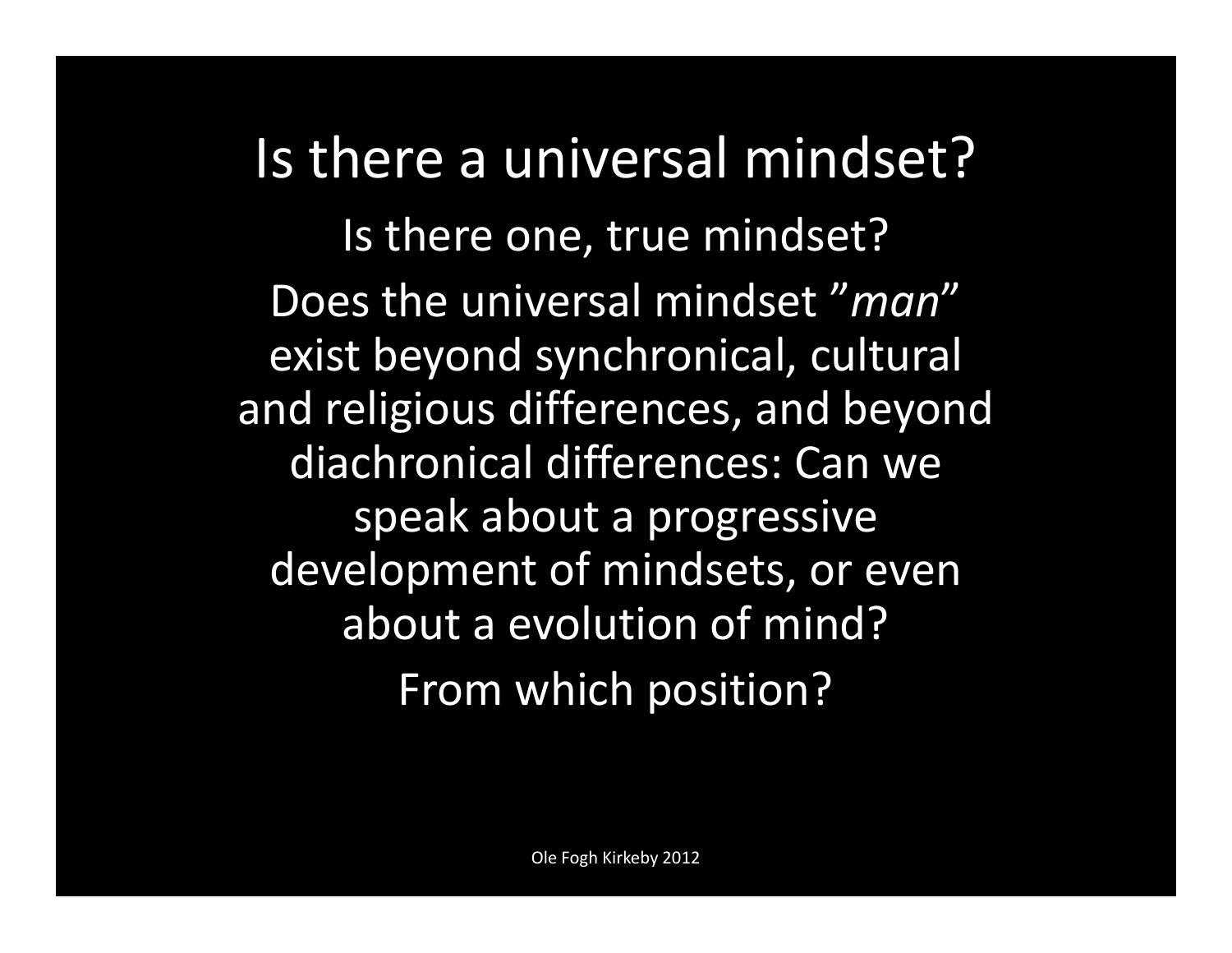#### Ideologies of Intimate changes of mindsets:

St. Augustine's famous lines from his Confession III, caput 1 ("Veni Karthaginem, et circumstrepebat me undique sartago flagitiosorum amorum") sound, in E.B. Pusey's translation:

"To Carthage I came, where there sang all around me in my ears a cauldron of unholy loves. I loved not yet, yet I loved to love, and out of a deep-seated want, I hated myself for wanting not. I sought what I might love, in love with loving, and safety I hated, and a way without snares. For within me was a famine of that inward food, Thyself, my God; yet, through that famine I was not hungered; but was without all longing for incorruptible sustenance, not because filled therewith, but the more empty, the more I loathed it. For this cause my soul was sickly and full of sores, it miserably cast itself forth, desiring to be scraped by the touch of objects of sense."Scholars now evaluate this as a genre piece, not as a new way of expressing sentiment and inner emotions.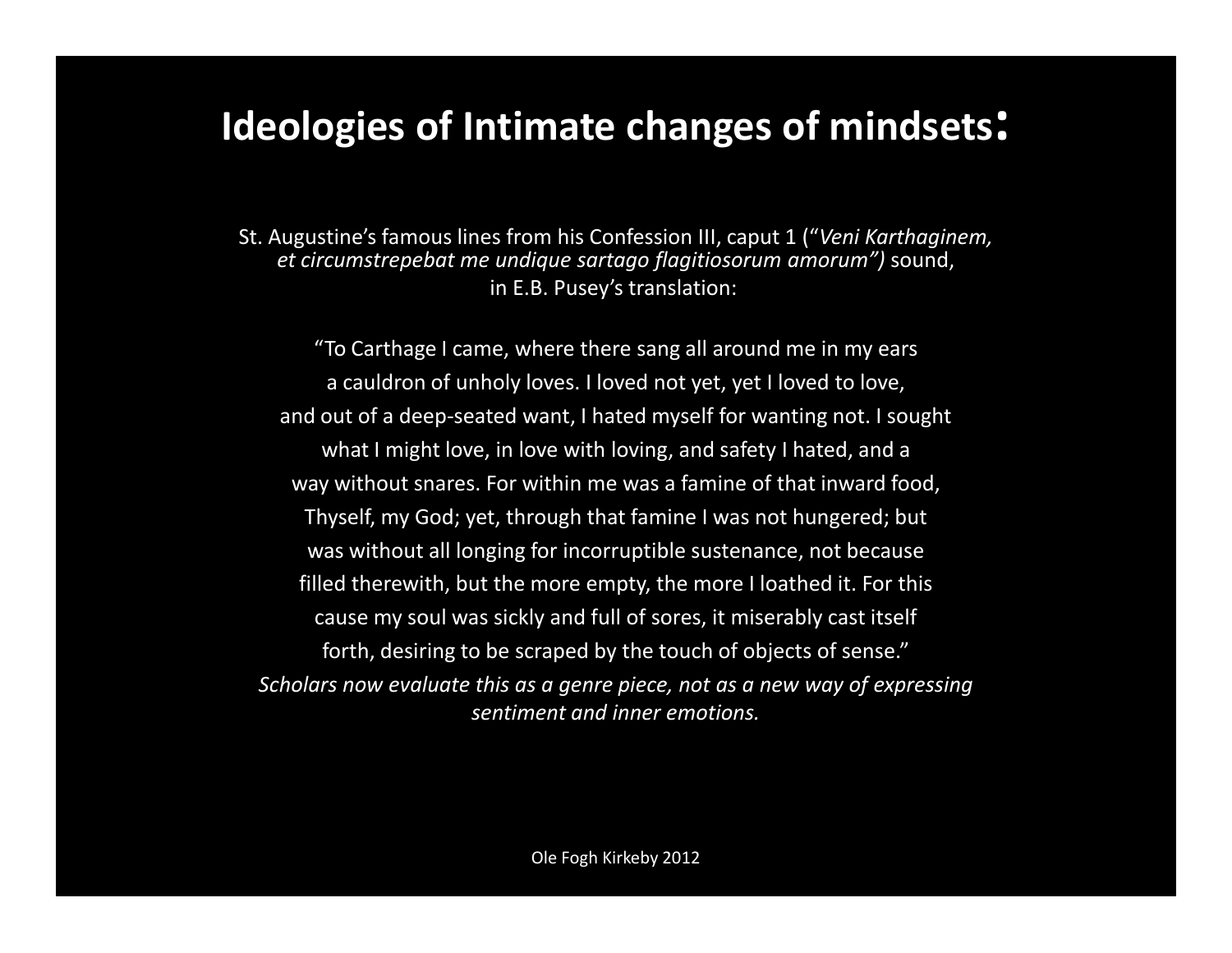## Power and mindsets

The protestants encouraged the publishing of Copernicus' "De revolutionibus orbium coelestium" in 1543, while the pope banned it. The heliocentric world view could obviously both negate and affirm the Bible. However it challenged the dogmas, and hence the power of the catholics.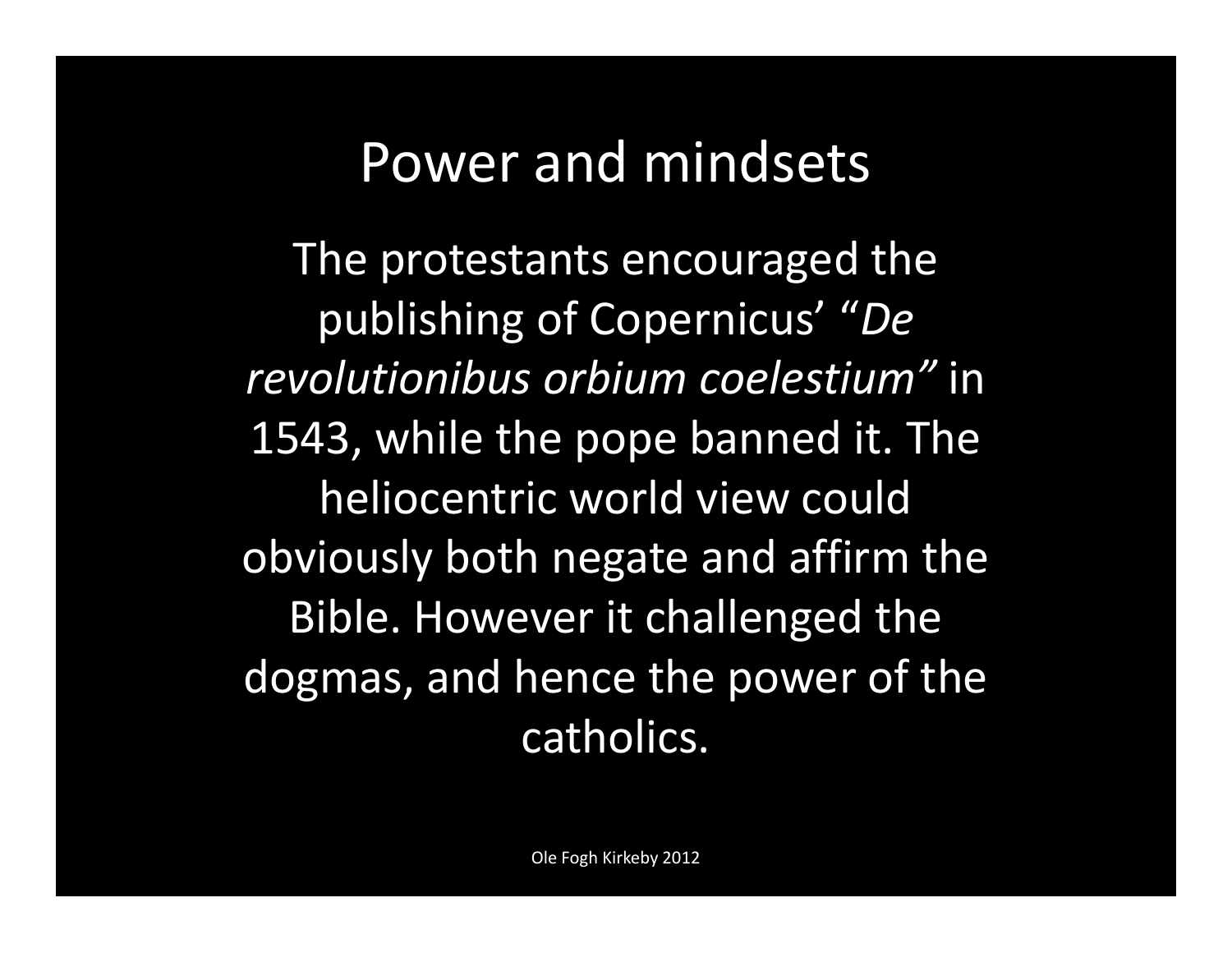The splendid varnish of capitalist greed closing the view to depths of misery

> The rebellious optics of the enlightenment only confirmed the rights of the bourgeois. Its result was an immense oppression of the lower classes, economically, politically and culturally, plus imperialism.Political rights for all came 200 years after the enlightenment in the developed countries.Social rights have not come yet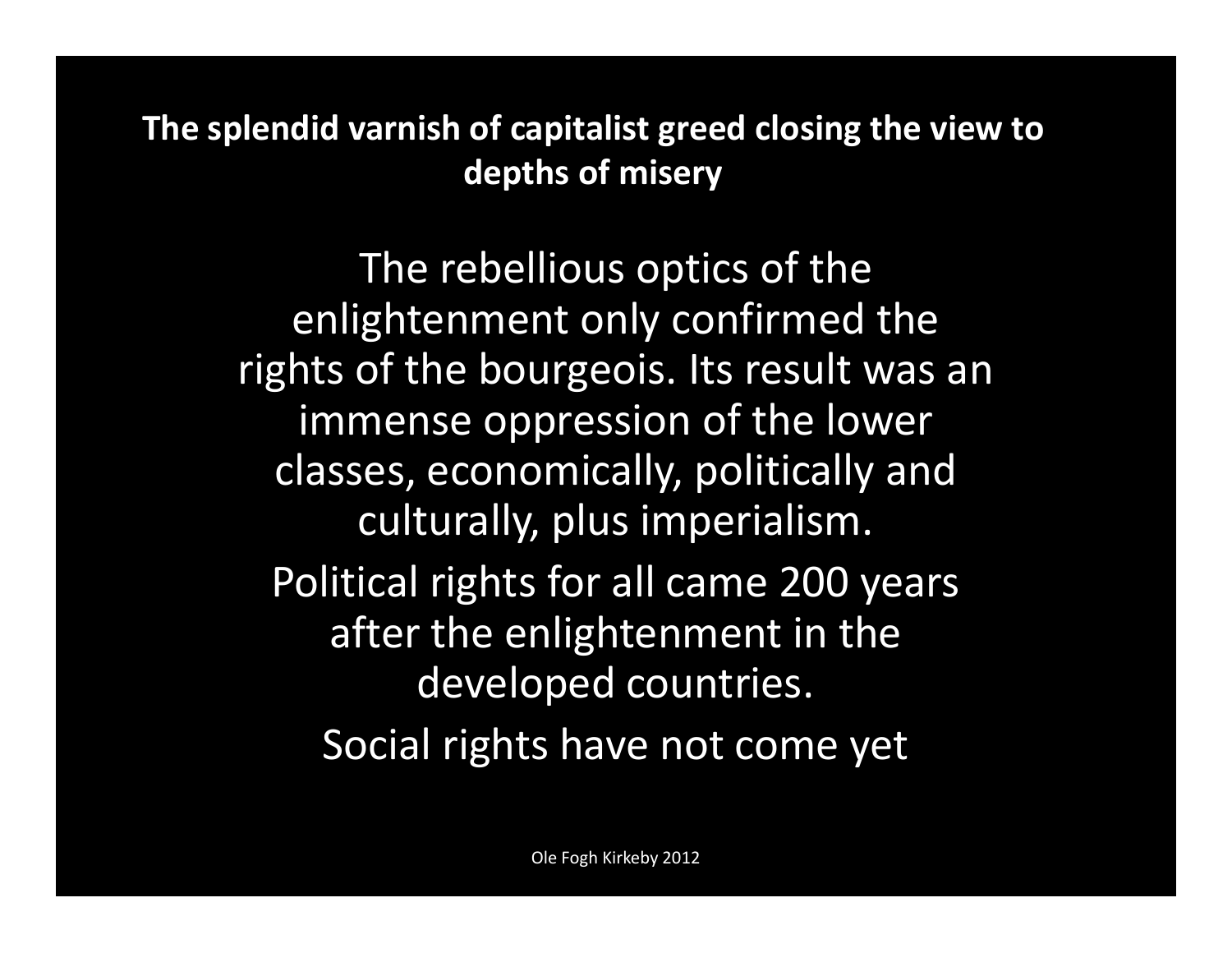#### The fatality of the consequential mindset-shift:

The First World War produced an anti-armament, anti-war, pro-peace mindset in the English people and its politics. It gave Hitler the chance to mobilize and conquer Poland. Ethical mindset change does not guarantee anything. There is no logic of wisdom in history.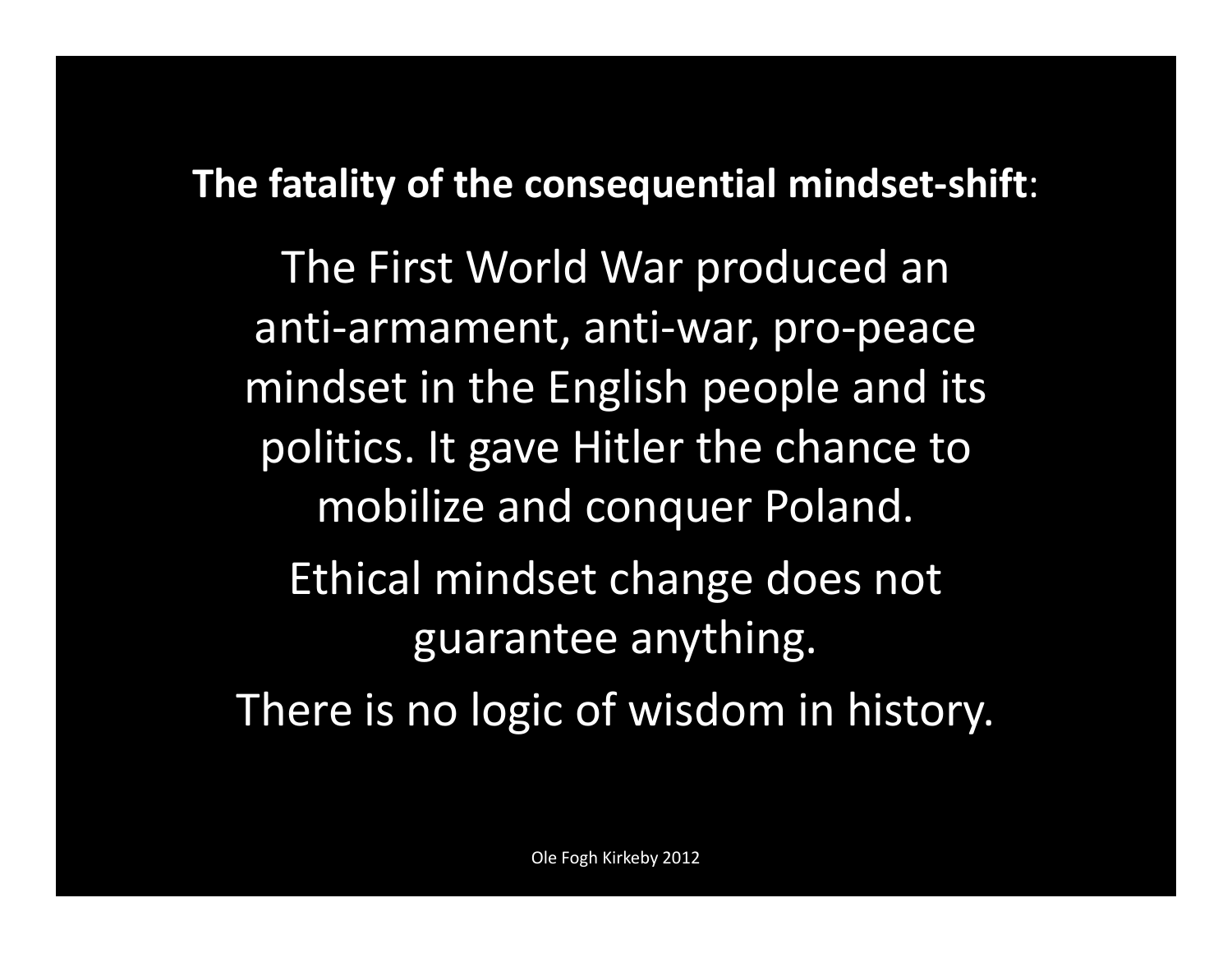#### Does the Western world have a mindset at all?

Response: If a mindset is a closed set of questions and answers, we have no mindset at the common sense level.

We do not know what death is. We do not know the universe, neither its meaning, nor its mechanisms. We do neither agree about nature nor about the nature of man.

Most important: We do not share common conscious interests, though one could ascribe sustainability as a shared interest to everybody.

The biggest problems: Ignorance, indifference, dogmatism and egoism.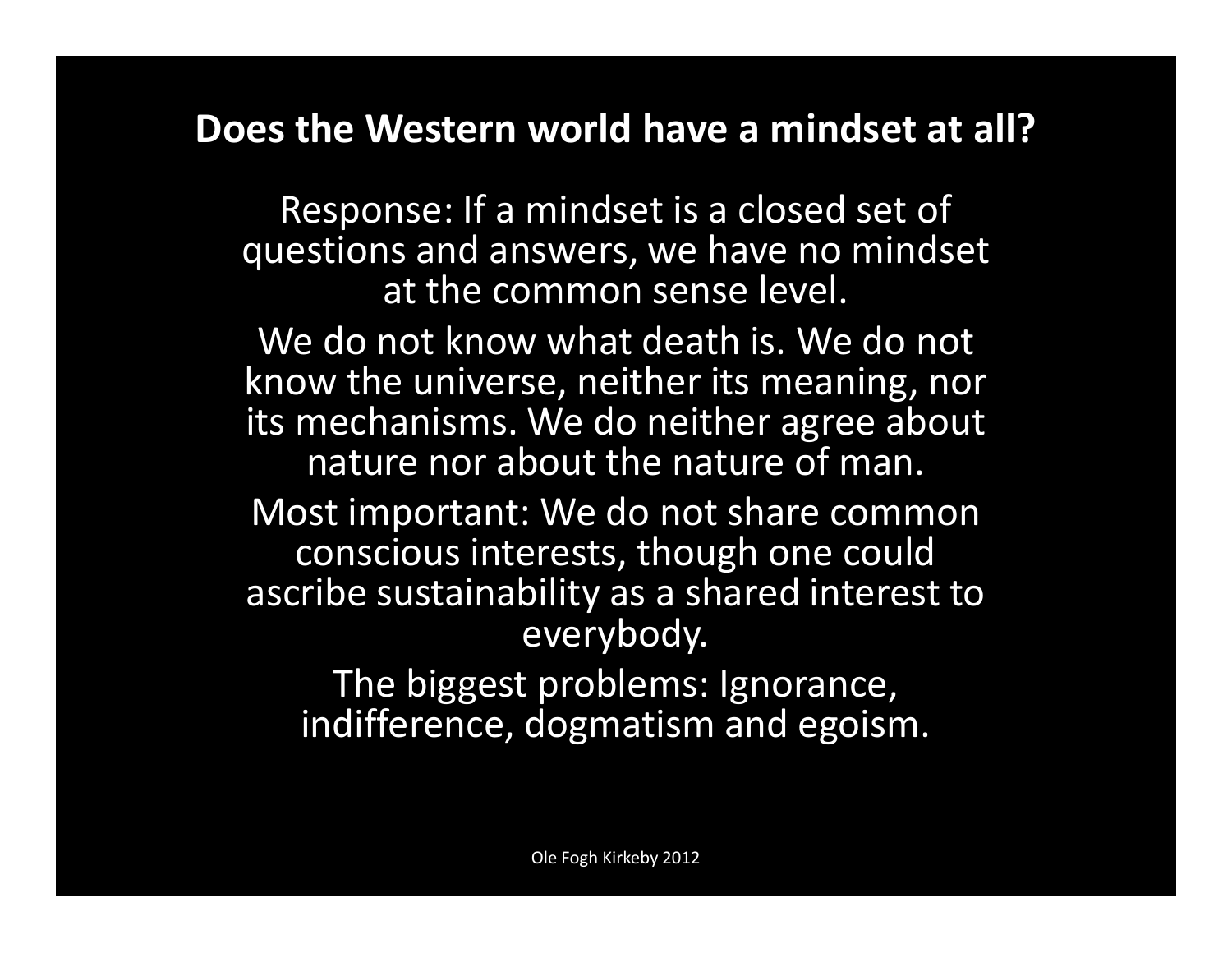#### Does the Western world have a common mindset?

Response: We are atheists, Christians, Muslims, socialists, libertarians, vegetarians, greedy consumers, reckless exploiters of all available resources, environmentalists, imperialists, Buddhists, critical intellectuals, shareholders, drug addicts, analphabets, unemployed, …